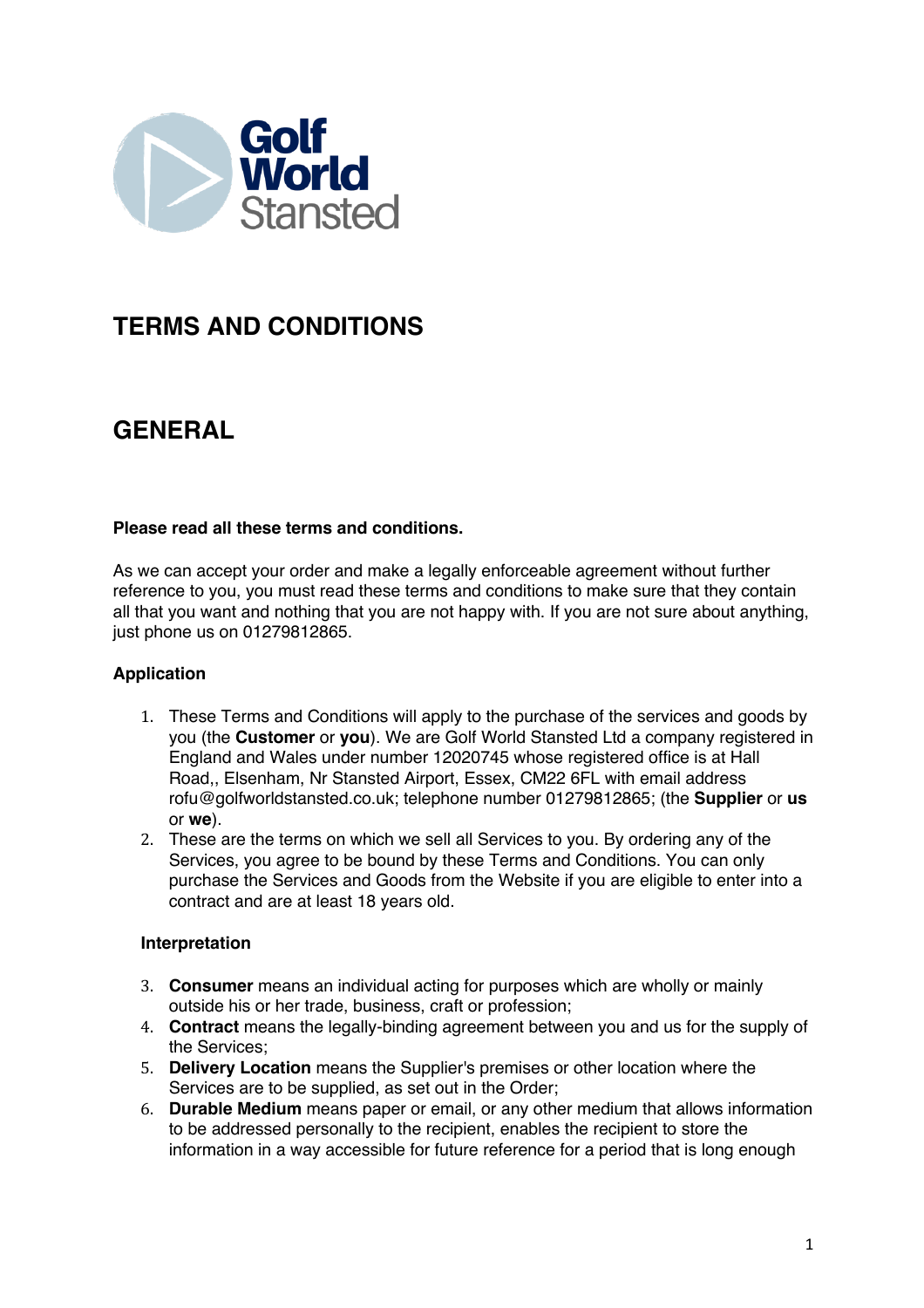for the purposes of the information, and allows the unchanged reproduction of the information stored;

- 7. **Goods** means any goods that we supply to you with the Services, of the number and description as set out in the Order;
- 8. **Order** means the Customer's order for the Services from the Supplier as submitted following the step by step process set out on the Website;
- 9. **Privacy Policy** means the terms which set out how we will deal with confidential and personal information received from you via the Website;
- 10. **Services** means the services advertised on the Website, including any Goods, of the number and description set out in the Order;
- 11. **Website** means our website www.golfworldstansted.co.uk on which the Services are advertised.

## **Services**

- 12. The description of the Services and any Goods is as set out in the Website, catalogues, brochures or other form of advertisement. Any description is for illustrative purposes only and there may be small discrepancies in the size and colour of any Goods supplied.
- 13. In the case of Services and any Goods made to your special requirements, it is your responsibility to ensure that any information or specification you provide is accurate.
- 14. All Services which appear on the Website are subject to availability.
- 15. We can make changes to the Services which are necessary to comply with any applicable law or safety requirement. We will notify you of these changes.

#### **Customer responsibilities**

- 16. You must co-operate with us in all matters relating to the Services, provide us and our authorised employees and representatives with access to any premises under your control as required, provide us with all information required to perform the Services and obtain any necessary licences and consents (unless otherwise agreed).
- 17. Failure to comply with the above is a Customer default which entitles us to suspend performance of the Services until you remedy it or if you fail to remedy it following our request, we can terminate the Contract with immediate effect on written notice to you.

## **Personal information and Registration**

- 18. When registering to use the Website you must set up a username and password. You remain responsible for all actions taken under the chosen username and password and undertake not to disclose your username and password to anyone else and keep them secret.
- 19. We retain and use all information strictly under the Privacy Policy.
- 20. We may contact you by using e-mail or other electronic communication methods and by pre-paid post and you expressly agree to this.

## **Basis of Sale**

21. The description of the Services and any Goods in our website does not constitute a contractual offer to sell the Services or Goods. When an Order has been submitted on the Website, we can reject it for any reason, although we will try to tell you the reason without delay.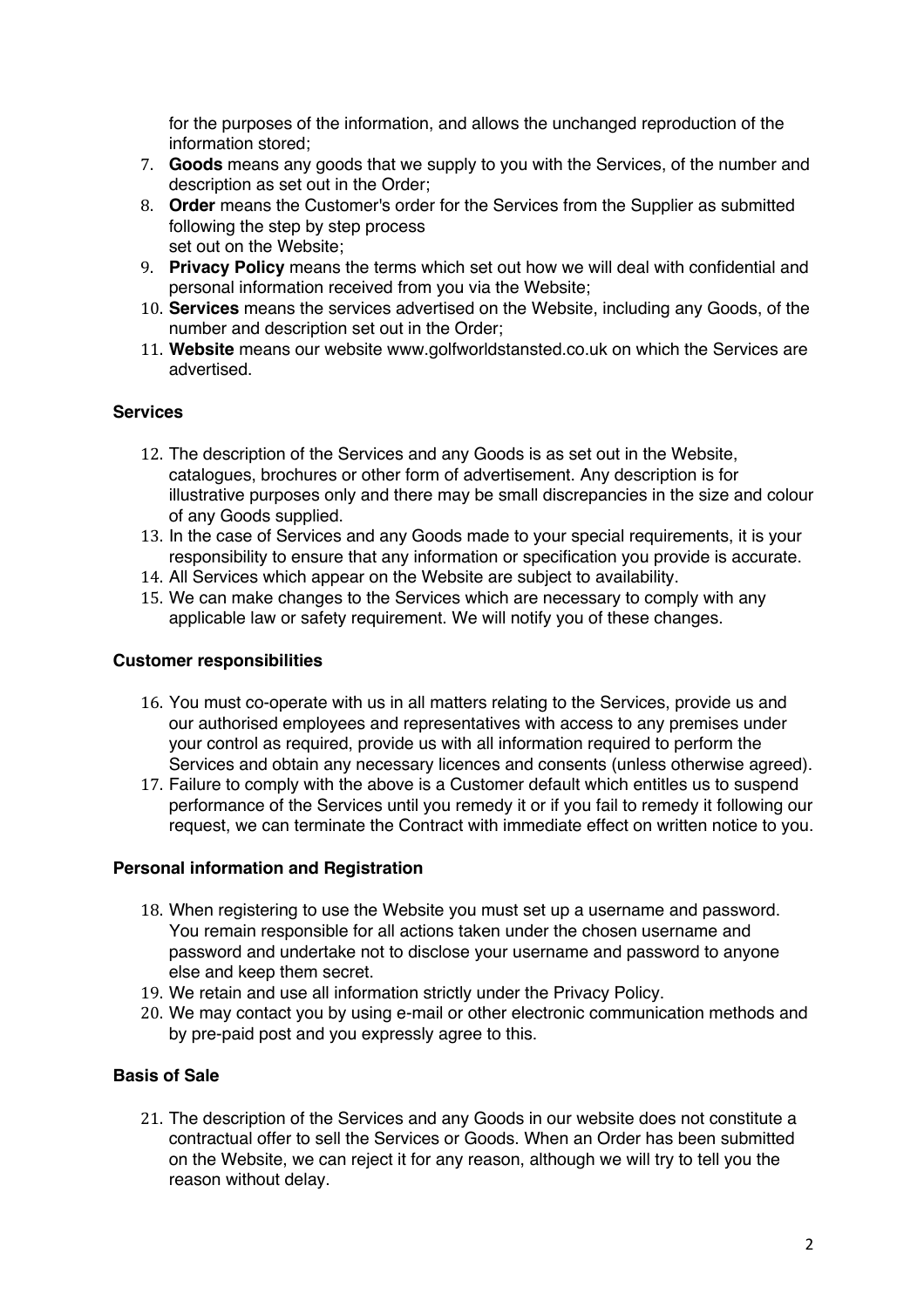- 22. The Order process is set out on the Website. Each step allows you to check and amend any errors before submitting the Order. It is your responsibility to check that you have used the ordering process correctly.
- 23. A Contract will be formed for the Services ordered only when you receive an email from us confirming the Order ( **Order Confirmation**). You must ensure that the Order Confirmation is complete and accurate and inform us immediately of any errors. We are not responsible for any inaccuracies in the Order placed by you. By placing an Order you agree to us giving you confirmation of the Contract by means of an email with all information in it (ie the Order Confirmation). You will receive the Order Confirmation within a reasonable time after making the Contract, but in any event not later than the delivery of any Goods supplied under the Contract, and before performance begins of any of the Services.
- 24. Any quotation or estimate of Fees (as defined below) is valid for a maximum period of 30 days from its date, unless we expressly withdraw it at an earlier time.
- 25. No variation of the Contract, whether about description of the Services, Fees or otherwise, can be made after it has been entered into unless the variation is agreed by the Customer and the Supplier in writing.
- 26. We intend that these Terms and Conditions apply only to a Contract entered into by you as a Consumer. If this is not the case, you must tell us, so that we can provide you with a different contract with terms which are more appropriate for you and which might, in some respects, be better for you, eg by giving you rights as a business.

## **Fees and Payment**

- 27. The fees (**Fees**) for the Services, the price of any Goods (if not included in the Fees) and any additional delivery or other charges is that set out on the Website at the date we accept the Order or such other price as we may agree in writing. Prices for Services may be calculated on a fixed price or on a standard daily rate basis.
- 28. Fees and charges include VAT at the rate applicable at the time of the Order.
- 29. You must pay by submitting your credit or debit card details with your Order and we can take payment immediately or otherwise before delivery of the Services.

## **Delivery**

- 30. We will deliver the Services, including any Goods, to the Delivery Location by the time or within the agreed period or, failing any agreement:
	- a. in the case of Services, within a reasonable time; and
	- b. in the case of Goods, without undue delay and, in any event, not more than 30 days after the day on which the Contract is entered into.
- 31. In any case, regardless of events beyond our control, if we do not deliver the Services on time, you can require us to reduce the Fees or charges by an appropriate amount (including the right to receive a refund for anything already paid above the reduced amount). The amount of the reduction can, where appropriate, be up to the full amount of the Fees or charges.
- 32. In any case, regardless of events beyond our control, if we do not deliver the Goods on time, you can (in addition to any other remedies) treat the Contract at an end if:
	- a. we have refused to deliver the Goods, or if delivery on time is essential taking into account all the relevant circumstances at the time the Contract was made,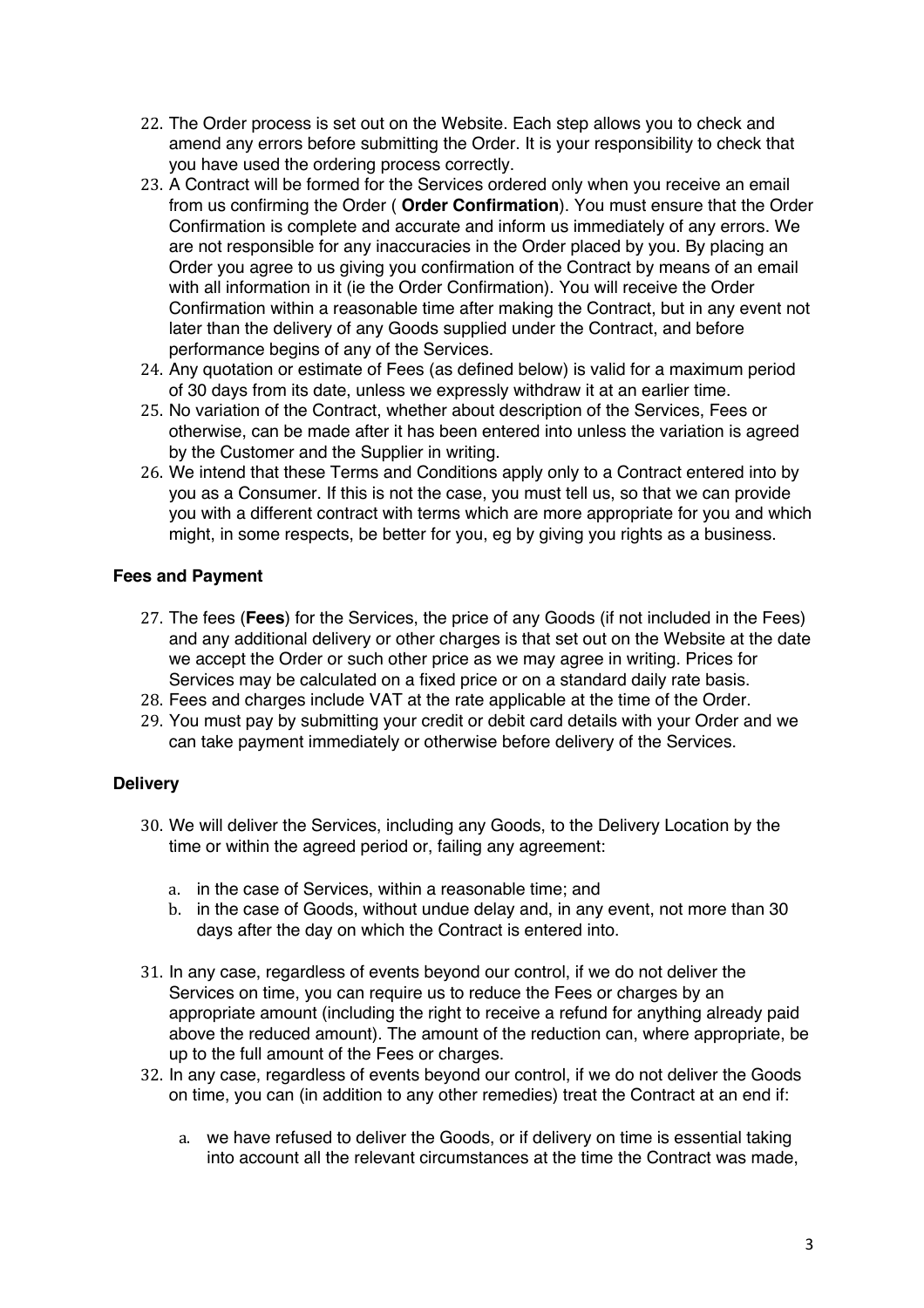or you said to us before the Contract was made that delivery on time was essential; or

- b. after we have failed to deliver on time, you have specified a later period which is appropriate to the circumstances and we have not delivered within that period.
- 33. If you treat the Contract at an end, we will (in addition to other remedies) promptly return all payments made under the Contract.
- 34. If you were entitled to treat the Contract at an end, but do not do so, you are not prevented from cancelling the Order for any Goods or rejecting Goods that have been delivered and, if you do this, we will (in addition to other remedies) without delay return all payments made under the Contract for any such cancelled or rejected Goods. If 35. the Goods have been delivered, you must return them to us or allow us to collect them from you and we will pay the costs of this.
- 35. If any Goods form a commercial unit (a unit is a commercial unit if division of the unit would materially impair the value of the goods or the character of the unit) you cannot cancel or reject the Order for some of those Goods without also cancelling or rejecting the Order for the rest of them.
- 36. We do not generally deliver to addresses outside England and Wales, Scotland, Northern Ireland, the Isle of Man and Channels Islands. If, however, we accept an Order for delivery outside that area, you may need to pay import duties or other taxes, as we will not pay them.
- 37. You agree we may deliver the Goods in instalments if we suffer a shortage of stock or other genuine and fair reason, subject to the above provisions and provided you are not liable for extra charges.
- 38. If you or your nominee fail, through no fault of ours, to take delivery of the Services at the Delivery Location, we may charge the reasonable costs of storing and redelivering them.
- 39. The Goods will become your responsibility from the completion of delivery or Customer collection. You must, if reasonably practicable, examine the Goods before accepting them.

## **Risk and Title**

- 40. Risk of damage to, or loss of, any Goods will pass to you when the Goods are delivered to you.
- 41. You do not own the Goods until we have received payment in full. If full payment is overdue or a step occurs towards your bankruptcy, we can choose, by notice to cancel any delivery and end any right to use the Goods still owned by you, in which case you must return them or allow us to collect them.

#### **Withdrawal and cancellation**

- 42. You can withdraw the Order by telling us before the Contract is made, if you simply wish to change your mind and without giving us a reason, and without incurring any liability.
- 43. This is a **distance contract** (as defined below) which has the cancellation rights (**Cancellation Rights**) set out below. These Cancellation Rights, however, do not apply, to a contract for the following goods and services (with no others) in the following circumstances: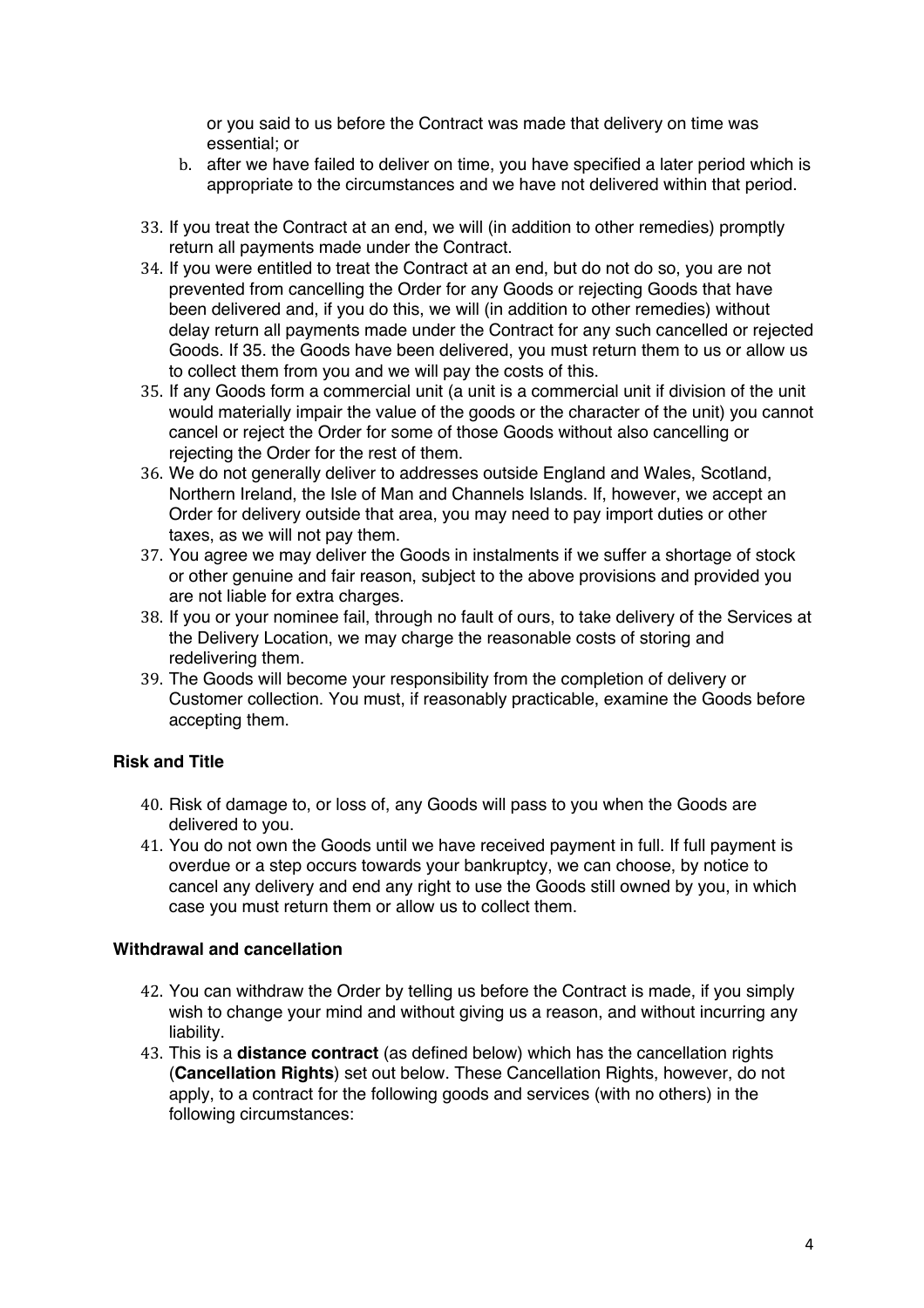- a. accommodation, transport of goods, vehicle rental services, catering or services related to leisure activities, if the contract provides for a specific date or period of performance;
- b. goods that are made to your specifications or are clearly personalised;
- c. goods which are liable to deteriorate or expire rapidly.

#### *Right to cancel*

- 44. Subject as stated in these Terms and Conditions, you can cancel this contract within 14 days without giving any reason.
- 45. The cancellation period will expire after 14 days from the day on which you acquire, or a third party, other than the carrier, indicated by you, acquires physical possession of the last of the Goods. In a contract for the supply of services only (without goods), the cancellation period will expire 14 days from the day the Contract was entered into. In a contract for the supply of goods over time (ie subscriptions), the right to cancel will be 14 days after the first delivery.
- 46. To exercise the right to cancel, you must inform us of your decision to cancel this Contract by a clear statement setting out your decision (eg a letter sent by post or email). You can use the attached model cancellation form, but it is not obligatory. In any event, you must be able to show clear evidence of when the cancellation was made, so you may decide to use the model cancellation form.
- 47. You can also electronically fill in and submit the model cancellation form or any other clear statement of the Customer's decision to cancel the Contract on our website www.golfworldstansted.co.uk . If you use this option, we will communicate to you an acknowledgement of receipt of such a cancellation in a Durable Medium (eg by email) without delay.
- 48. To meet the cancellation deadline, it is sufficient for you to send your communication concerning your exercise of the right to cancel before the cancellation period has expired.

#### *Commencement of Services in the cancellation period*

49. We must not begin the supply of a service (being part of the Services) before the end of the cancellation period unless you have made an express request for the service.

#### *Effects of cancellation in the cancellation period*

50. Except as set out below, if you cancel this Contract, we will reimburse to you all payments received from you, including the costs of delivery (except for the supplementary costs arising if you chose a type of delivery other than the least expensive type of standard delivery offered by us).

#### *Payment for Services commenced during the cancellation period*

51. Where a service is supplied (being part of the Service) before the end of the cancellation period in response to your express request to do so, you must pay an amount for the supply of the service for the period for which it is supplied, ending with the time when we are informed of your decision to cancel the Contract. This amount is in proportion to what has been supplied in comparison with the full coverage of the Contract. This amount is to be calculated on the basis of the total price agreed in the Contract or, if the total price were to be excessive, on the basis of the market value of the service that has been supplied, calculated by comparing prices for equivalent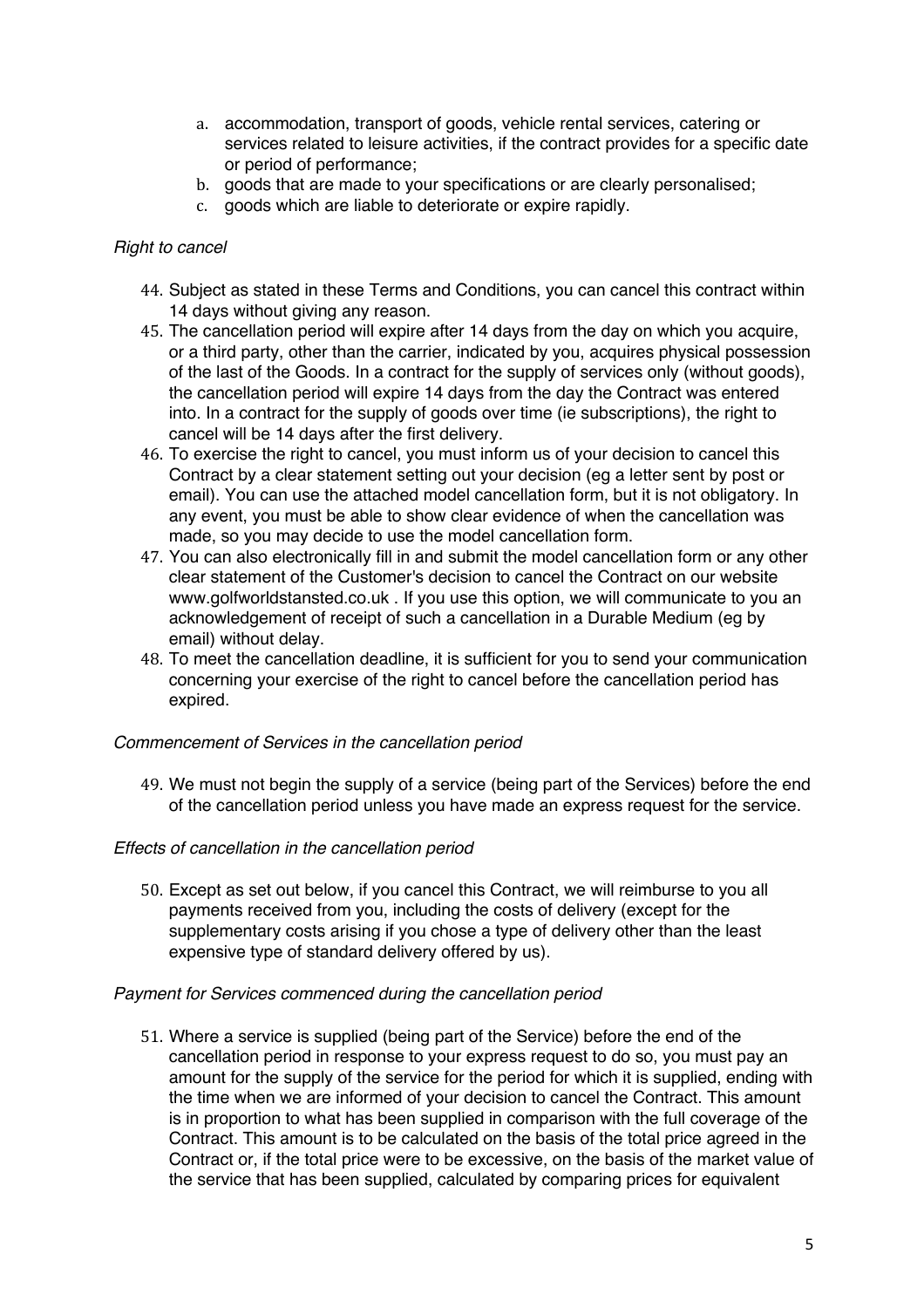services supplied by other traders. You will bear no cost for supply of that service, in full or in part, in this cancellation period if that service is not supplied in response to such a request.

## *Deduction for Goods supplied*

52. We may make a deduction from the reimbursement for loss in value of any Goods supplied, if the loss is the result of unnecessary handling by you (ie handling the Goods beyond what is necessary to establish the nature, characteristics and functioning of the Goods: eg it goes beyond the sort of handling that might be reasonably allowed in a shop). This is because you are liable for that loss and, if that deduction is not made, you must pay us the amount of that loss.

#### *Timing of reimbursement*

- 53. If we have not offered to collect the Goods, we will make the reimbursement without undue delay, and not later than:
	- a. 14 days after the day we receive back from you any Goods supplied, or
	- b. (if earlier) 14 days after the day you provide evidence that you have sent back the Goods.
- 54. If we have offered to collect the Goods or if no Goods were supplied or to be supplied (ie it is a contract for the supply of services only), we will make the reimbursement without undue delay, and not later than 14 days after the day on which we are informed about your decision to cancel this Contract.
- 55. We will make the reimbursement using the same means of payment as you used for the initial transaction, unless you have expressly agreed otherwise; in any event, you will not incur any fees as a result of the reimbursement.

## *Returning Goods*

- 56. If you have received Goods in connection with the Contract which you have cancelled, you must send back the Goods or hand them over to us at Hall Road,, Elsenham, Nr Stansted Airport, Essex, CM22 6FL without delay and in any event not later than 14 days from the day on which you communicate to us your cancellation of this Contract. The deadline is met if you send back the Goods before the period of 14 days has expired. You agree that you will have to bear the cost of returning the Goods.
- 57. For the purposes of these Cancellation Rights, these words have the following meanings:
	- a. **distance contract** means a contract concluded between a trader and a consumer under an organised distance sales or service-provision scheme without the simultaneous physical presence of the trader and the consumer, with the exclusive use of one or more means of distance communication up to and including the time at which the contract is concluded;
	- b. **sales contract** means a contract under which a trader transfers or agrees to transfer the ownership of goods to a consumer and the consumer pays or agrees to pay the price, including any contract that has both goods and services as its object.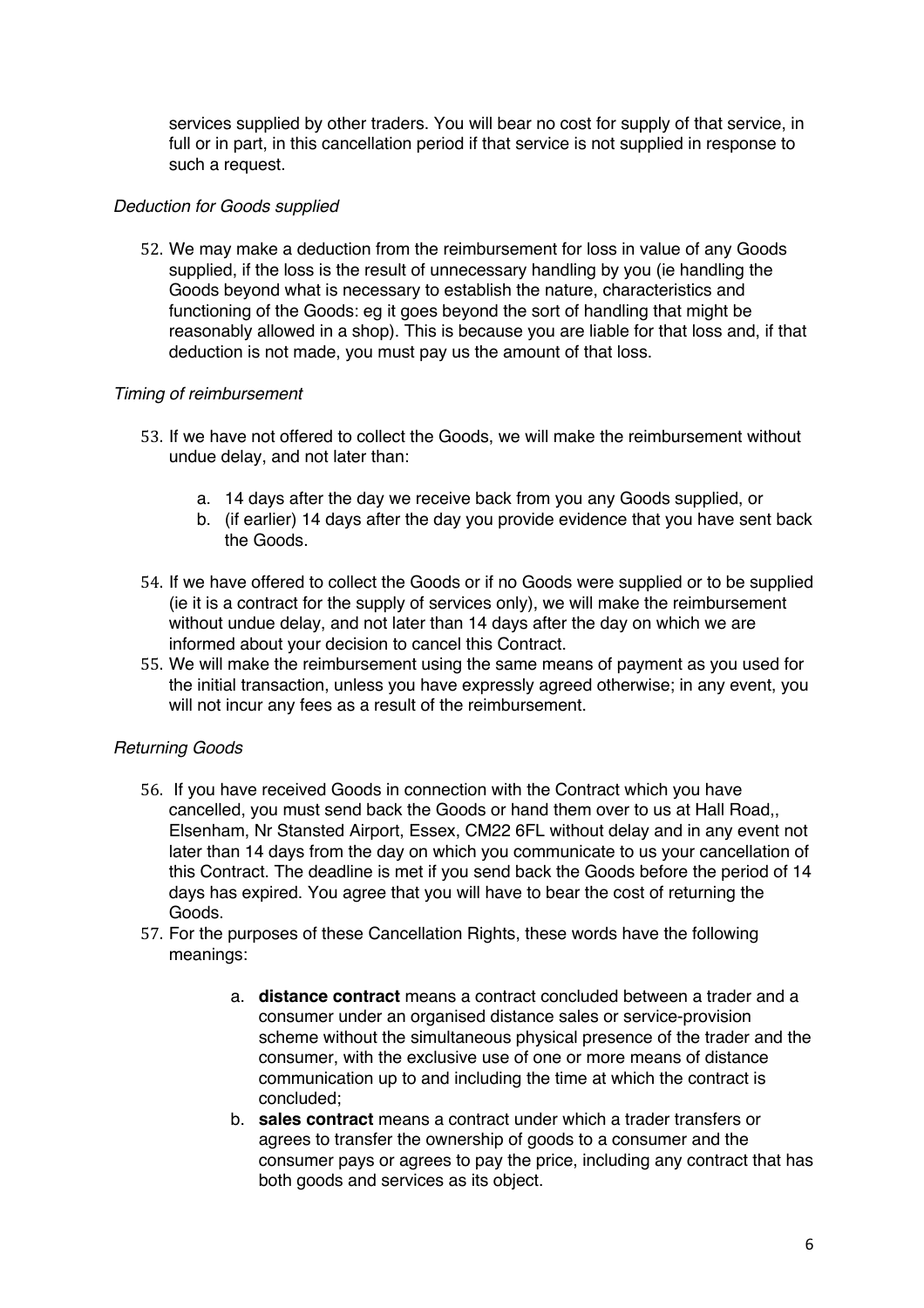## **Conformity**

- 58. We have a legal duty to supply the Goods in conformity with the Contract, and will not have conformed if it does not meet the following obligation.
- 59. Upon delivery, the Goods will:
	- a. be of satisfactory quality;
	- b. be reasonably fit for any particular purpose for which you buy the Goods which, before the Contract is made, you made known to us (unless you do not actually rely, or it is unreasonable for you to rely, on our skill and judgment) and be fit for any purpose held out by us or set out in the Contract; and
	- c. conform to their description.
- 60. It is not a failure to conform if the failure has its origin in your materials.
- 61. We will supply the Services with reasonable skill and care.
- 62. In relation to the Services, anything we say or write to you, or anything someone else says or writes to you on our behalf, about us or about the Services, is a term of the Contract (which we must comply with) if you take it into account when deciding to enter this Contract, or when making any decision about the Services after entering into this Contract. Anything you take into account is subject to anything that qualified it and was said or written to you by us or on behalf of us on the same occasion, and any change to it that has been expressly agreed between us (before entering this Contract or later).

#### **Duration, termination and suspension**

- 63. The Contract continues as long as it takes us to perform the Services.
- 64. Either you or we may terminate the Contract or suspend the Services at any time by a written notice of termination or suspension to the other if that other:
	- a. commits a serious breach, or series of breaches resulting in a serious breach, of the Contract and the breach either cannot be fixed or is not fixed within 30 days of the written notice; or
	- b. is subject to any step towards its bankruptcy or liquidation.
- 65. On termination of the Contract for any reason, any of our respective remaining rights and liabilities will not be affected.

#### **Successors and our sub-contractors**

66. Either party can transfer the benefit of this Contract to someone else, and will remain liable to the other for its obligations under the Contract. The Supplier will be liable for the acts of any sub-contractors who it chooses to help perform its duties.

#### **Circumstances beyond the control of either party**

- 67. In the event of any failure by a party because of something beyond its reasonable control:
- a. the party will advise the other party as soon as reasonably practicable; and
- b. the party's obligations will be suspended so far as is reasonable, provided that that party will act reasonably, and the party will not be liable for any failure which it could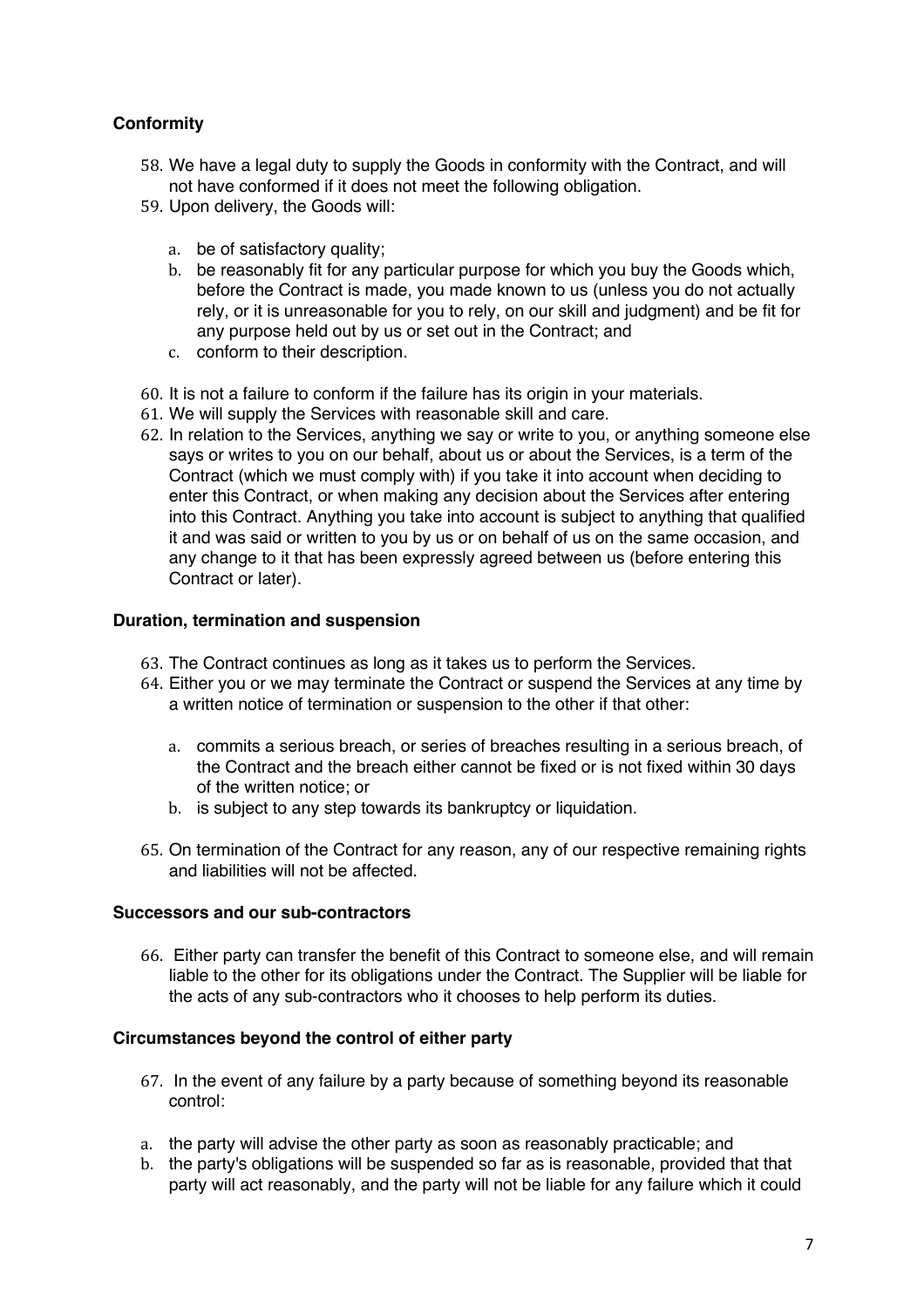not reasonably avoid, but this will not affect the Customer's above rights relating to delivery (and the right to cancel below).

#### **Privacy**

- 68. Your privacy is critical to us. We respect your privacy and comply with the General Data Protection Regulation with regard to your personal information.
- 69. These Terms and Conditions should be read alongside, and are in addition to our policies, including our privacy policy () and cookies policy ().
- 70. For the purposes of these Terms and Conditions:
- a. 'Data Protection Laws' means any applicable law relating to the processing of Personal Data, including, but not limited to the GDPR.
- b. 'GDPR' means the UK General Data Protection Regulation.
- c. 'Data Controller', 'Personal Data' and 'Processing' shall have the same meaning as in the GDPR.
- 71. We are a Data Controller of the Personal Data we Process in providing the Services and Goods to you.
- 72. Where you supply Personal Data to us so we can provide Services and Goods to you, and we Process that Personal Data in the course of providing the Services and Goods to you, we will comply with our obligations imposed by the Data Protection Laws:
- a. before or at the time of collecting Personal Data, we will identify the purposes for which information is being collected;
- b. we will only Process Personal Data for the purposes identified;
- c. we will respect your rights in relation to your Personal Data; and
- d. we will implement technical and organisational measures to ensure your Personal Data is secure.
- 73. For any enquiries or complaints regarding data privacy, you can e-mail: rofu@golfworldstansted.co.uk.

#### **Excluding liability**

74. The Supplier does not exclude liability for: (i) any fraudulent act or omission; or (ii) death or personal injury caused by negligence or breach of the Supplier's other legal obligations. Subject to this, we are not liable for (i) loss which was not reasonably foreseeable to both parties at the time when the Contract was made, or (ii) loss (eg loss of profit) to your business, trade, craft or profession which would not be suffered by a Consumer - because we believe you are not buying the Services and Goods wholly or mainly for your business, trade, craft or profession.

#### **Governing law, jurisdiction and complaints**

- 75. The Contract (including any non-contractual matters) is governed by the law of England and Wales.
- 76. Disputes can be submitted to the jurisdiction of the courts of England and Wales or, where the Customer lives in Scotland or Northern Ireland, in the courts of respectively Scotland or Northern Ireland.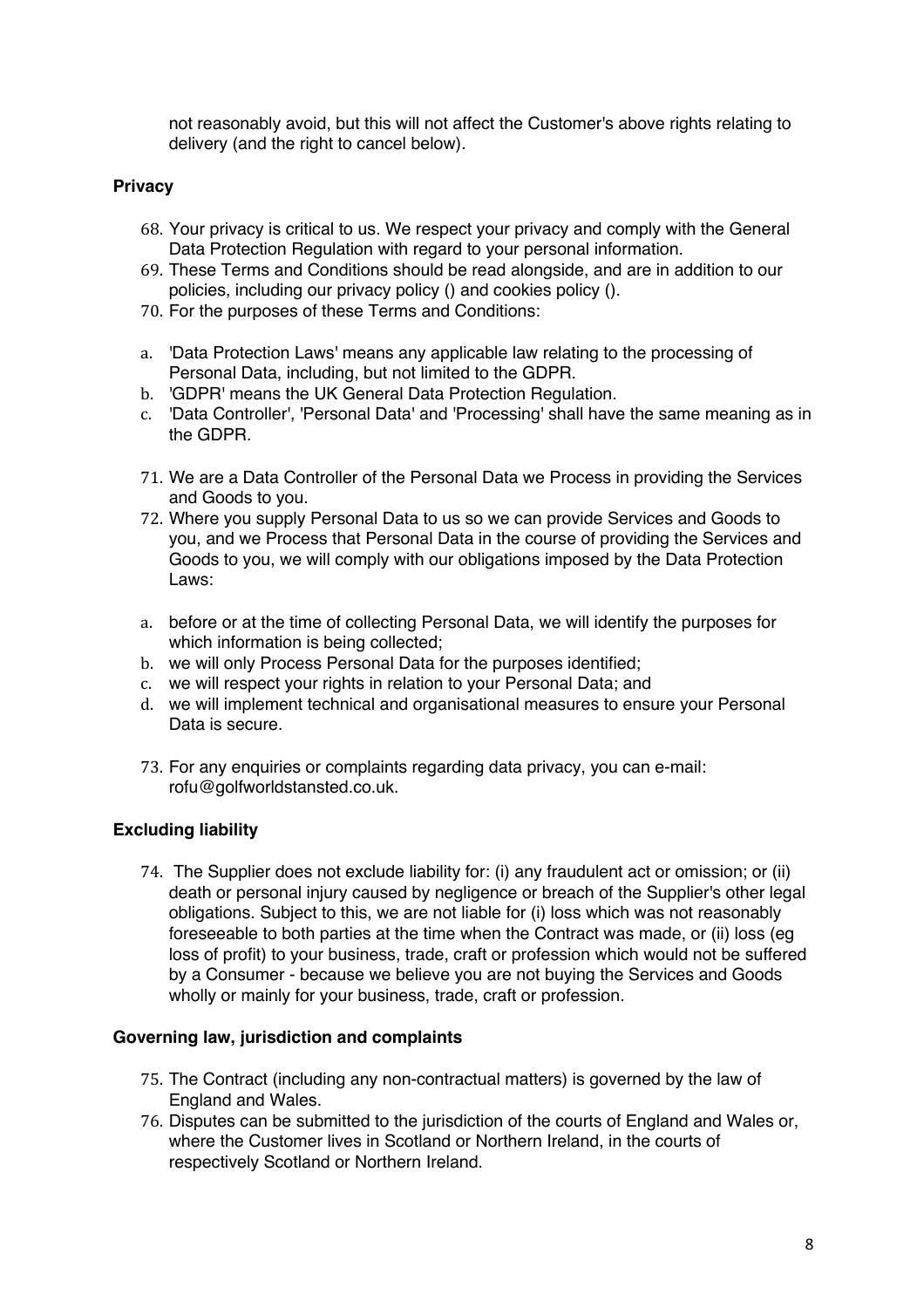77. We try to avoid any dispute, so we deal with complaints as follows: If a dispute occurs customers should contact us to find a solution. We will aim to respond with an appropriate solution within 5 days.

#### **Attribution**

78. These terms and conditions were created using a document from Rocket Lawyer (https://www.rocketlawyer.com/gb /en).

#### **Model cancellation Form**

To

Golf World Stansted Ltd, Hall Road, Elsenham, Nr Stansted Airport, Essex CM22 6FL

Email address: rofu@golfworldstansted.co.uk

Telephone number: 01279812865

## **GOLF LESSONS**

Firstly welcome and well done for signing up to Golf Word Stansted's lessons program, we are here to help you have fun, feel good and improve your golf and confidence. Here are some definitions of terms for this agreement: 'You' – You as the personal customer participating in a personalised programme or group session 'We' – Golf World Stansted Ltd 'Services' – Personal Coaching in Golf 'Session' - Your personal appointment or scheduled class time 'Package' – The specific programme agreed between you and Golf World Stansted 'Lesson' – The delivery of the lesson 'Coach' – The Coach that is assigned to deliver your lessons for Golf World Stansted.

COMMITMENT We have total belief in the effectiveness of our services, however, a team effort is needed to get results. Success requires personal commitment from you as well as Golf World Stansted. So that our working relationship is as successful as possible, you can expect a high standard of service from us. We promise to offer the following throughout your time with us:

- The recommendations that we make will always be in your best interest. Based on our professional expertise and experience we will only recommend services that are necessary for getting you a successful result
- If we are unable to attend your session/class, we will look to find an alternative time to make up the session for you
- We may make recommendations that challenge you, encourage you to step outside your comfort zone in order for you to get the best possible results, so please be openminded and willing to give yourself a chance
- You can expect the highest quality of service from Golf World Stansted, knowing that we genuinely care and want to help you be the best that you can be
- If your Coach leaves Golf World Stansted, your lessons will be transferred to another **Coach**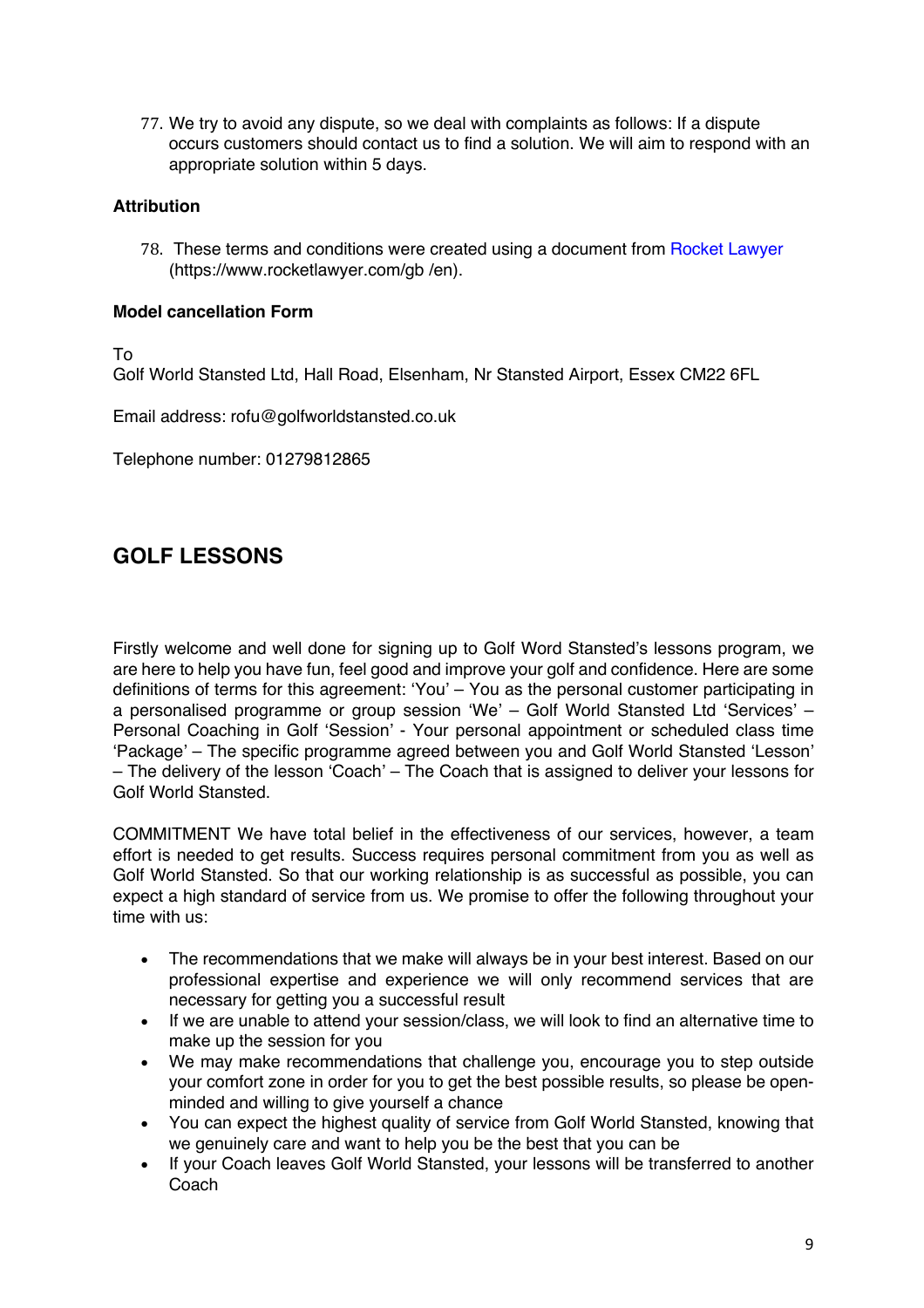In return for the above commitment from us, we expect a level of commitment from you:

- All sessions and packages must be booked and paid for in advance or by the agreed instalment plan - lessons, vouchers and packages are non-refundable and have a 12 month expiry from date of the 1st lesson. You are obliged to pay the whole programme fee regardless of, if for any reason you wish to stop halfway or part way through.
- Payment details must be given prior to the first session.
- Please be on time for your sessions. Consistency and session attendance are vital for you to achieve your results
- 121 Clients Only Should you wish to cancel your session please take note of the below:
	- $24$  hour single session cancellation policy we ask that you give at least  $24$  hours notice for any changes to session times or session cancellations otherwise the session will be forfeited.
	- In the unlikely event that a Coach is unable to complete the package, your outstanding lessons will be transferred to another Golf World Stansted Coach.

To ensure you maximise the most from the purchased program. Your Programme of lessons will expire 12 months after date of purchase and there will be no refund.

## **Junior Lessons**

Payment is by direct debit monthly using GOCARDLESS or for an entire year upfront. We reserve the right to suspend your membership and to exclude your child from the Academy if payment is not made. Yearly upfront payments are non-refundable. Yearly upfront payments are for a calendar year from date of payment if a child wishes to suspend lessons due to serious illness or injury the above points apply. Payment upfront is non-transferable between juniors.

Direct Debits by GOCARDLESS (or bank transfer where available) are taken every month to cover 38 sessions a year. The payment is the same amount each month. The 38 yearly sessions may be moved.

If your child's place is cancelled by you giving notice, Golf World Stansted will invoice you for any lessons taken or available and not paid for. This invoice will be due within 7 days of sending.

This agreement may be terminated if either party is in serious breach of its obligations to the other.

Photography consent forms are mandatory for all Juniors. Photographs of children other than your own are discouraged.

Bullying, harassment, abuse, or other inappropriate behaviour by you or your child or guests is strictly forbidden and will result in expulsion and such other legal remedies as may be available.

You and your child must treat all Golf World Stansted customers, children, staff, and coaches with respect and consideration. Golf World Stansted do not tolerate rude, offensive, or aggressive remarks in any way. You must make yourself and your child aware of all the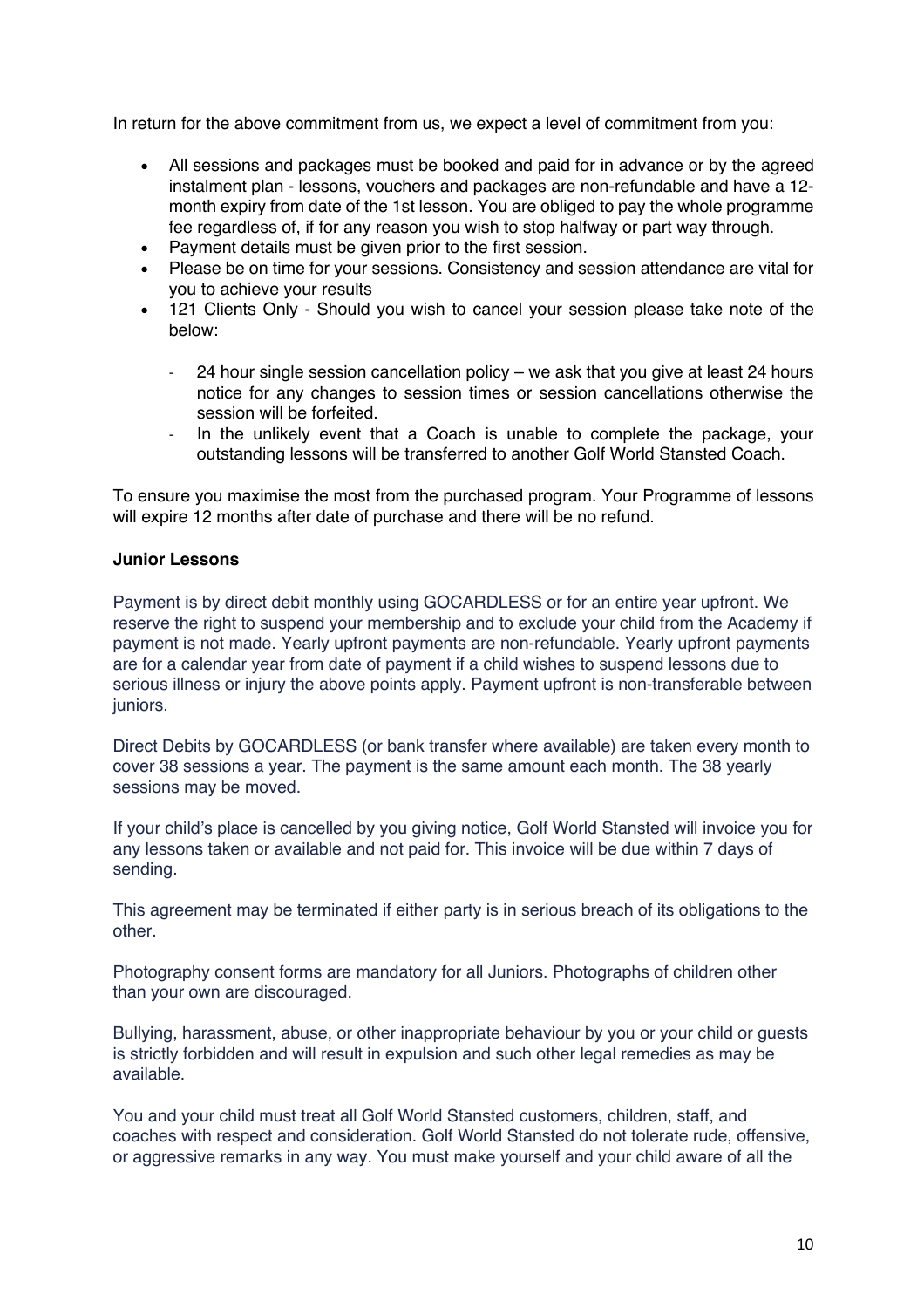safety rules and regulations at Golf World Stansted and comply with these regulations always.

If you have a complaint or concern which cannot be resolved by your child's coach, please do contact Golf World Stansted privately and we will do our best to resolve the matter.

We reserve the right to make changes to these rules and will communicate any changes to you at the address or email specified. Proof of sending such notice shall be sufficient evidence of receipt. Please ensure we are kept up to date of any email address changes in order to continue the correspondence.

A 1 month notice period is required for termination of Junior Academy membership and nonrenewal. It can only be given in writing to Golf World Stansted:

lessons@golfworldstansted.co.uk

#### **Disclaimer agreement – by purchasing this programme, you are agreeing to the statement below**

I understand that elements of Golf World Stansted packages/classes can be physically demanding, as a condition of my enrolment, I accept full and complete responsibility for my own goals that I have established. This means that I acknowledge the recommendations made by Golf World Stansted and that I will advise Golf World Stansted of any illnesses which may hinder me playing golf. I agree to hold Golf World Stansted free and harmless of any and all liability for any subsequent injury or health complication that though unlikely, may result from or be aggravated by my participation in the packages/classes. I understand that I must notify Golf World Stansted no less than 24 hours of any changes or cancellations to my session timetable. I will also take it upon myself to inform Golf World Stansted of any changes to my medical history or current state of health.

## **WEDDINGS**

- 1. A temporary booking will be held for seven days. A booking can only be confirmed on receiving a non-refundable payment of £500.00, together with a signed copy of these terms and conditions.
- 2. We run a payment schedule that begins with a payment of £1,000.00 6 months prior to the event and then a further payment of 50% of your remaining balance 2 months prior to the event. For these payments we require either cash or a credit/debit card.
- 3. Approximately 2 weeks prior to your wedding you will be invited to attend a meeting with your wedding host. In this meeting your day will be discussed in full detail and menu requirements confirmed along with your final numbers. A final invoice will then be sent to you with final payment due 7 days prior to the event.
- 4. We require a £500 damage deposit 7 days prior to the event. These terms &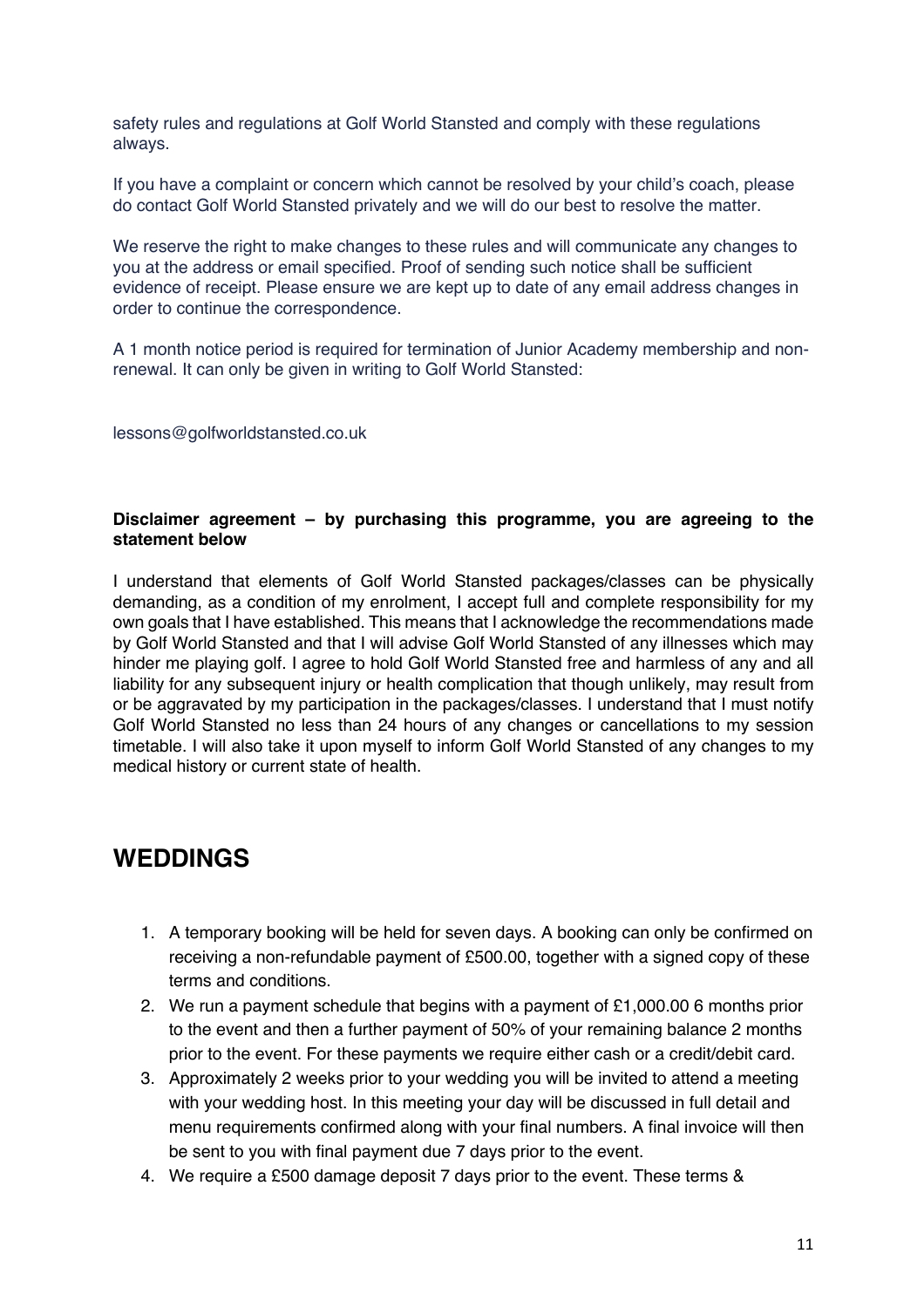conditions acknowledge that you will be responsible for any damage caused to the premises, by anyone attending your event. You may lose all or part of your security deposit in order to cover the cost of any damage, breakages or theft of items belonging to Golf World Stansted. You agree to pay any extra costs in the event that your security deposit is insufficient to cover such breakages. Golf World Stansted is insured for major losses, damage or breakages and may be able to claim for such losses on the insurance; however the hirer agrees to pay any policy excess if any such claim is made. Your security deposit is refundable if no damage occurs to the premises, you may lose part or all of your deposit if excessive cleaning is required after your event.

- 5. Any bar expenses incurred during the event must be paid in cash or by credit card upon end of night.
- 6. It is regretted that no refund of payments on account can be made in the event of cancellation or change of date. The following additional charge will apply in the event of cancellation or change of date:

Eight months prior to the event £5.00 per head based on provisional numbers, plus venue charge.

Four months prior to the event £10.00 per person based on provisional numbers, plus venue charge.

Between two and one month prior to the event date, £15.00 per person based on provisional numbers, plus venue charge.

- 7. In the event of cancellation within one month of the event date, Golf World Stansted reserves the right to charge the total value of the expected event cost. Any cancellation must be made in writing.
- 8. Alcoholic beverages must be consumed within the legal licensing hours. No alcohol can be served to any persons under the age of 18.
- 9. Golf World Stansted does not allow food to be brought in, apart from the wedding cake.
- 10. We request that transport is called by 01.00am at the latest.
- 11. It is the responsibility of the booking party to liaise with the registry office. We cannot accept any liability for a wedding ceremony not taking place.
- 12. The appropriate insurance policy should be taken out by the wedding party.
- 13. Golf World Stansted cannot accept any liability under any circumstances, for the loss of weddings gifts, or personal possessions of the bride or guests. Any possessions left by the wedding party or guests, is at their own risk. Cars are parked at the owners own risk.
- 14. Children under the age of 14 must be accompanied by an adult at all times for their own safety. Children are not allowed to wander on to the golf course and surrounding grounds during the ceremony and opening hours of the course.
- 15. Confetti must not be thrown anywhere on the premises, with the exception of petals outside only.
- 16. The booking party agrees to accept all the terms and conditions and will accordingly comply with these conditions. If these terms and conditions are broken, the wedding party agrees to compensate Golf World Stansted where necessary.
- 17. Smoking is only permitted in the allocated outdoor smoking areas.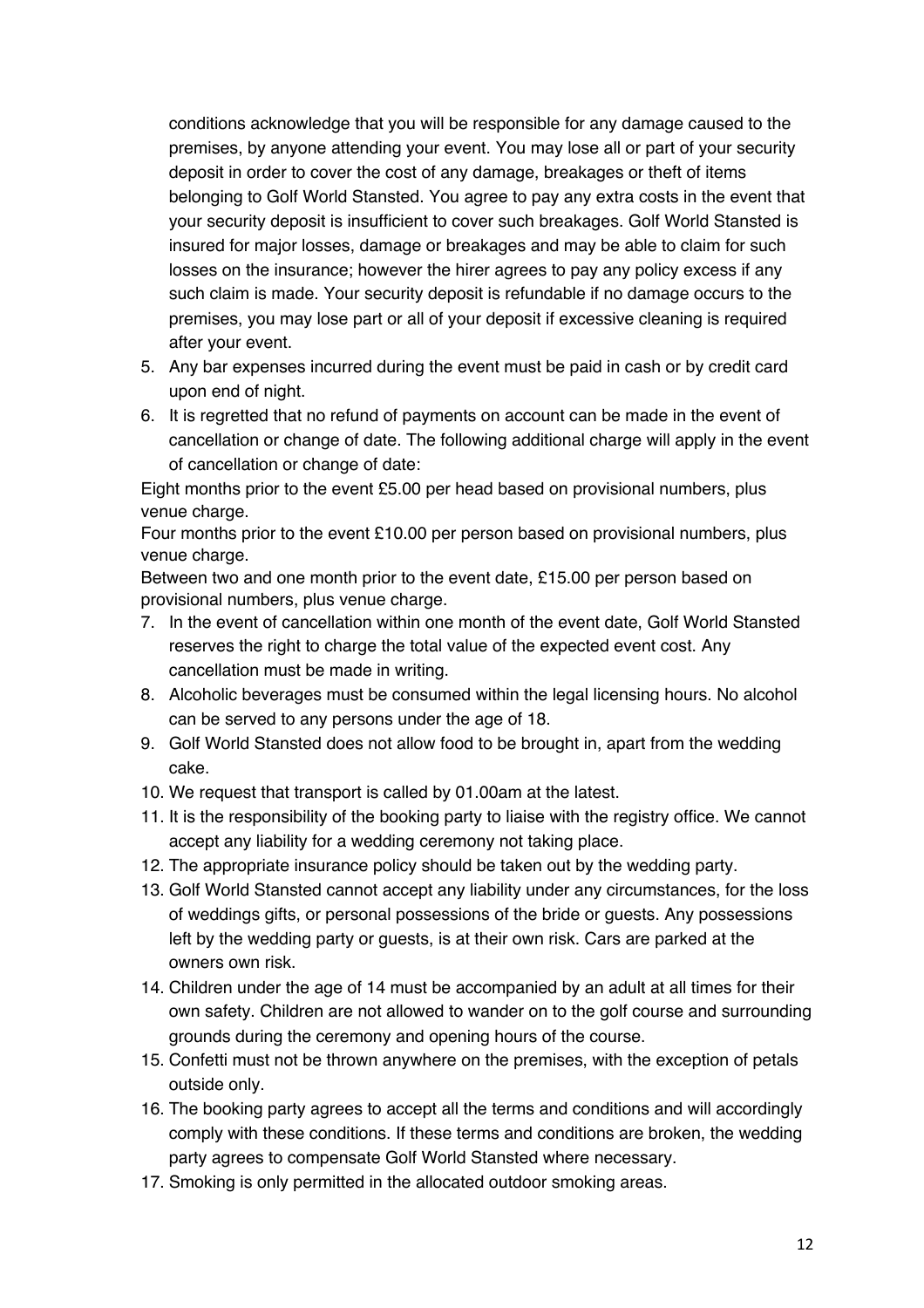- 18. Golf World Stansted reserve the right to increase bar prices according to government or global changes outside of our control. In the event of any disruption to food supplies, out of the control of Golf World Stansted, the booking party will be advised and a suitable alternative will be offered.
- 19. Dietary requirements can be catered for but Golf World Stansted cannot be held responsible for any allergic reactions.
- 20. Golf World Stansted does not accept liability for any damages/cost caused by outside suppliers.
- 21. All prices include VAT where applicable.

# **FUNCTIONS**

- 1. A temporary booking will be held for seven days. A booking can only be confirmed on receiving a non-refundable payment of £100.00, together with a signed copy of these terms and conditions.
- 2. A final invoice will then be sent to you with final payment due 7 days prior to the event.
- 3. We require a £500 damage deposit 7 days prior to the event unless otherwise stated.
- 4. These terms & conditions acknowledge that you will be responsible for any damage caused to the premises, by anyone attending your event. You may lose all or part of your security deposit in order to cover the cost of any damage, breakages or theft of items belonging to Golf World Stansted. You agree to pay any extra costs in the event that your security deposit is insufficient to cover such breakages. Golf World Stansted is insured for major losses, damage or breakages and may be able to claim for such losses on the insurance; however the hirer agrees to pay any policy excess if any such claim is made.
- 5. Your security deposit is refundable if no damage occurs to the premises, you may lose part or all of your deposit if excessive cleaning is required after your event.
- 6. Any bar expenses incurred during the event must be paid in cash or by credit card upon end of night.
- 7. It is regretted that no refund of payments on account can be made in the event of cancellation or change of date.
- 8. In the event of cancellation within one month of the event date, Golf World Stansted reserves the right to charge the total value of the expected event cost. Any cancellation must be made in writing.
- 9. Alcoholic beverages must be consumed within the legal licensing hours. No alcohol can be served to any persons under the age of 18.
- 10. Golf World Stansted does not allow food to be brought in, apart from a cake.
- 11. We request that transport is called by 01.00am at the latest for evening functions.
- 12. Golf World Stansted cannot accept any liability under any circumstances, for the loss of gifts, or personal possessions of the client or guests. Any possessions left by the client or guests, is at their own risk. Cars are parked at the owners own risk.